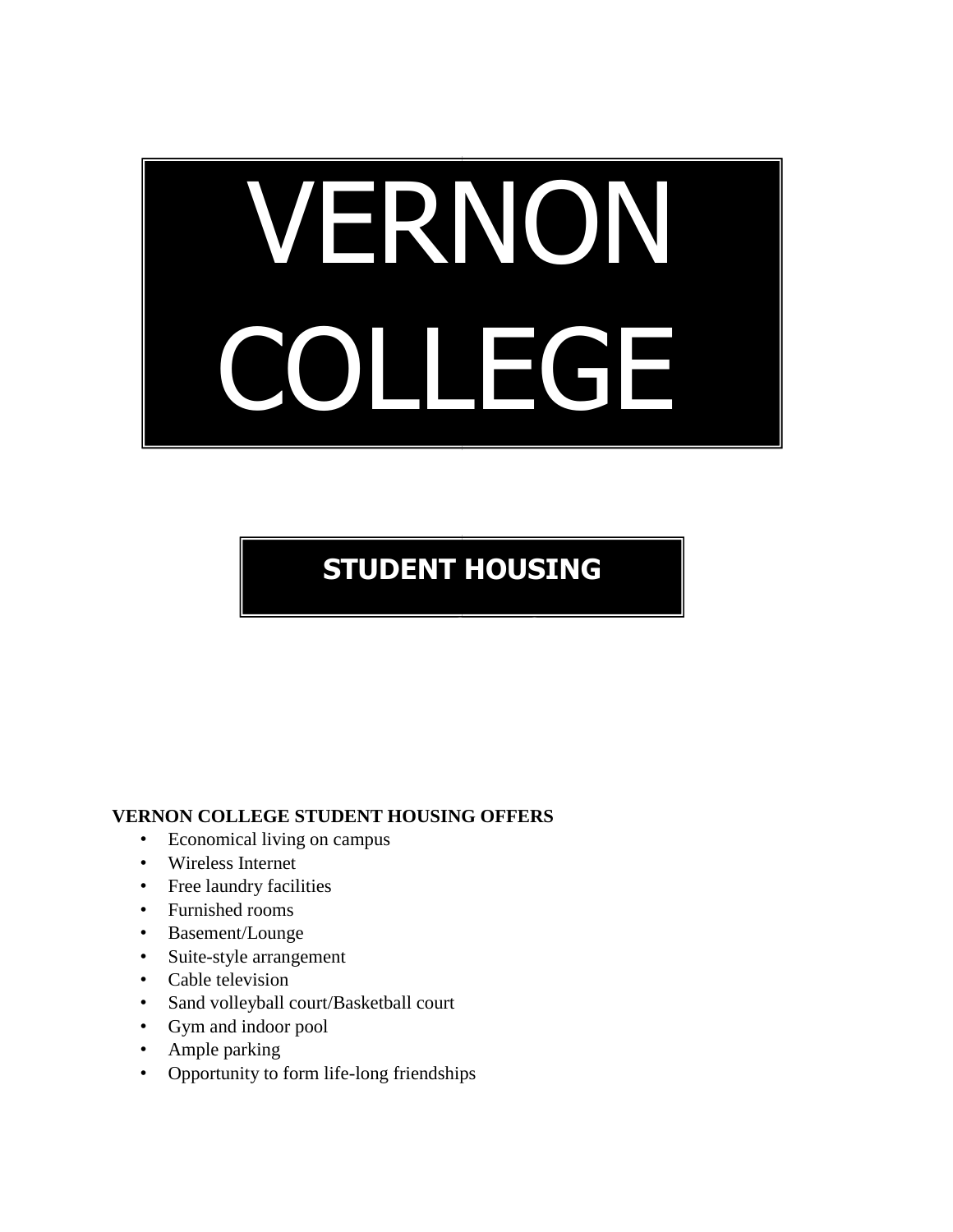#### **ABOUT VERNON COLLEGE STUDENT HOUSING**

There are two student housing facilities at Vernon College which accommodate a total of 152 students. Each room is shared by two students. The rooms are built in a suite arrangement; two rooms share a shower and other bathroom facilities. Each room is furnished with a large mirror, a small storage cabinet and lavatory, two 36" X 80" twin size beds with mattress covers, a dresser, two desks and chairs, two closets, local phone service, Internet access and basic cable television service. The Student Residence Center (SRC) has individually controlled air conditioning and heating.

In addition to the low cost, living in student housing affords other advantages such as the "rounding out" of college life found only by living on campus and the availability of the college's recreational facilities. Food service (cafeteria/snack bar) is available in the Colley Student Center (Monday through Friday).

In general, rooms are for unmarried, full-time students, eighteen years of age or older although exceptions may be made by the Dean of Student Services. Rooms are available for students who have disabilities.

Room and board fees are paid at the time of room occupancy for each semester of the academic (9 month) year. The cost includes rent, utilities, cable TV, and 15 meals per week (three meals per day, Monday through Friday).

There is a required board plan during the fall and spring; however, there is no required board plan for summer.

#### **ROOM AND BOARD RATES\***

| Fall 2019 Semester   | \$2,066.00 | $($500 for room + $1,566.00 for board)$ |
|----------------------|------------|-----------------------------------------|
| Spring 2020 Semester | \$2,107.00 | $($500 for room + $1,607.00 for board)$ |

*\*Rates are for the nine month academic year beginning fall 2016 and are subject to change. Rates include sales tax on meals.*

#### **Full payment or proof of enrollment in the FACTS payment plan is required prior to establishing occupancy each semester**.

#### **SAVE TIME AND PAY ONLINE:**

Once you have registered for classes using the online Campus Connect system and applied for housing (room and board) in the Vernon College Student Residence Center, you may enroll in the FACTS payment plan from the Review/Pay Account option in Campus Connect. After you click on the "Pay by FACTS" button, your options for payments will appear.

#### **IF AN INSTALLMENT PLAN IS NEEDED**:

Vernon College is proud to offer FACTS as a convenient budget plan for tuition, fees, and housing (room and board). The cost to enroll in your interest free payment plan is a \$30.00 nonrefundable enrollment fee. Through FACTS, you may use the Automatic Bank Payment (ACH) or the Credit Card Option to make payments. Required down payment and number of payments vary according to the time of enrollment in the FACTS payment plan.

#### **VERY IMPORTANT:**

The FACTS system only allows one installment plan per semester. Therefore, *it is important to carefully check your account to ensure that ALL courses and housing costs are listed as scheduled* before choosing the FACTS payment plan.

#### **Student Responsibilities, Obligations, and Privileges:**

For your convenience, the Vernon College Student Residence Handbook is available on the Vernon College website at [www.vernoncollege.edu.](http://www.vernoncollege.edu/) Potential student residents are encouraged to review this valuable source of information.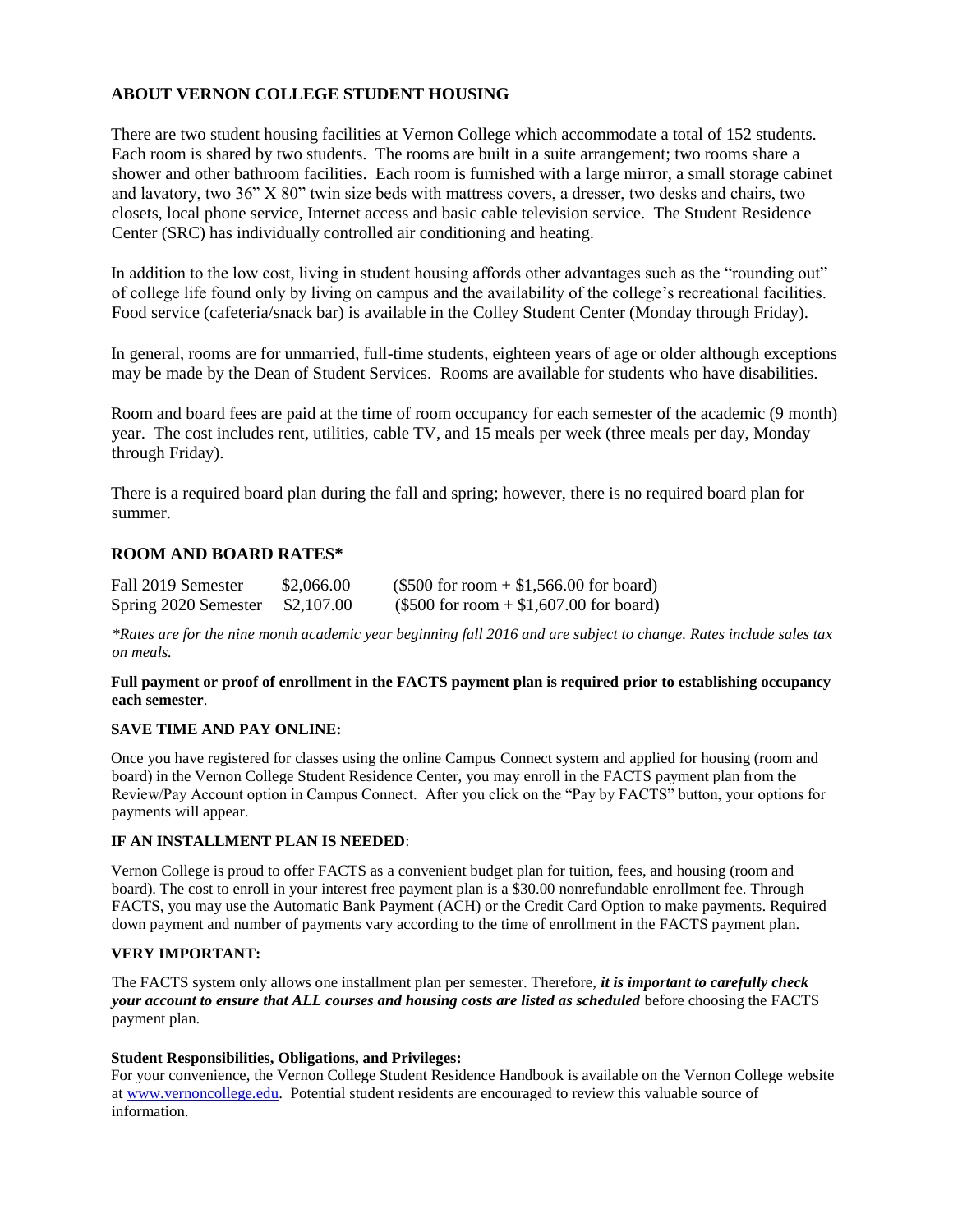### **HOUSING APPLICATION**

Students wishing to reserve a room in Vernon College's student housing should complete this application and mail it with the \$100 deposit to:

|                                                                                                                                                 | Vernon College<br>Housing Office<br>4400 College Drive<br>Vernon, TX 76384                                                                                                                                                                                                                                              |
|-------------------------------------------------------------------------------------------------------------------------------------------------|-------------------------------------------------------------------------------------------------------------------------------------------------------------------------------------------------------------------------------------------------------------------------------------------------------------------------|
| necessary, the \$100.00 deposit will be refunded in accordance with the following schedule:<br><b>Fall semester</b><br><b>First summer term</b> | A deposit check in the amount of \$100.00, payable to Vernon College, must accompany this application. Any<br>cancellation of room reservations must be submitted to the housing office in writing. Should a cancellation become<br><b>Spring semester</b><br>On or before December 1 100%<br><b>Second summer term</b> |
| Please <b>print</b> all information.                                                                                                            |                                                                                                                                                                                                                                                                                                                         |
|                                                                                                                                                 |                                                                                                                                                                                                                                                                                                                         |
|                                                                                                                                                 |                                                                                                                                                                                                                                                                                                                         |
|                                                                                                                                                 |                                                                                                                                                                                                                                                                                                                         |
|                                                                                                                                                 |                                                                                                                                                                                                                                                                                                                         |
|                                                                                                                                                 |                                                                                                                                                                                                                                                                                                                         |
|                                                                                                                                                 |                                                                                                                                                                                                                                                                                                                         |
|                                                                                                                                                 |                                                                                                                                                                                                                                                                                                                         |
| Classification: Freshman________ Sophomore________                                                                                              |                                                                                                                                                                                                                                                                                                                         |
|                                                                                                                                                 |                                                                                                                                                                                                                                                                                                                         |
|                                                                                                                                                 |                                                                                                                                                                                                                                                                                                                         |
| Parent or Guardian<br><u>Example 2014</u>                                                                                                       |                                                                                                                                                                                                                                                                                                                         |
| Parent or Guardian Telephone                                                                                                                    |                                                                                                                                                                                                                                                                                                                         |